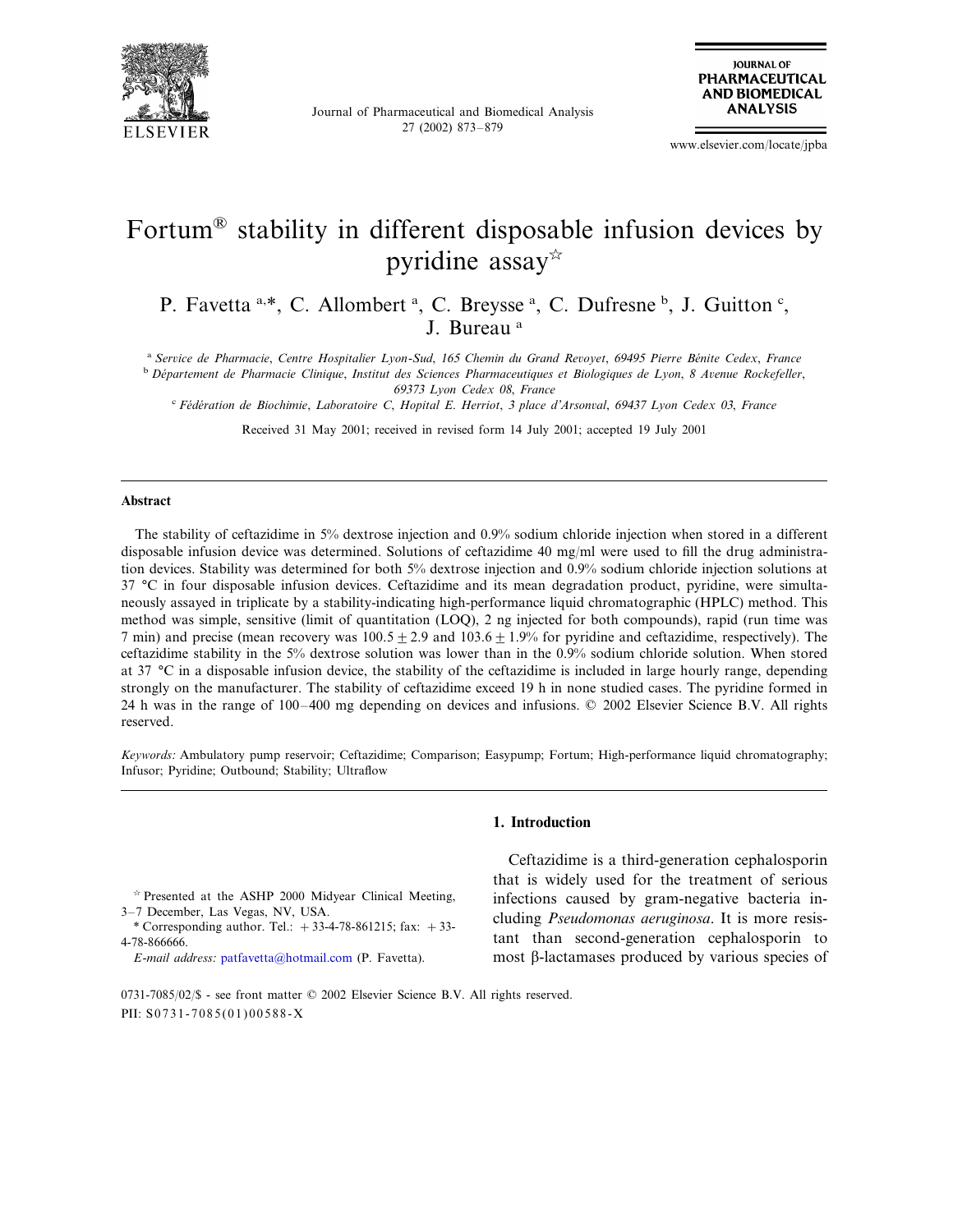bacteria  $[1]$ .  $\beta$ -Lactam antibiotics most effectively kill bacteria when their concentration remains above the minimum inhibitory concentration (MIC) of the infecting organism throughout the dosing interval; thus, intermittent dosing may not always provide optimal therapy [2]. The rising incidence of gram-negative infections, especially for patients with cystic-fibrosis, and the availability of improved intravenous drug delivery systems have led to the investigation of continuous-infusion  $\beta$ -lactam therapy [3,4]. Administration of ceftazidime at home by continuous I.V. infusion was safe, effective and cost-effective [3]. Therefore, to obtain maximum benefit from this method of drug delivery, it is necessary to know the behaviour of drugs under therapeutic drug concentration, in different available infusion devices [5]. But, like all cephalosporins, aqueous solutions of ceftazidime are subject to hydrolysis reaction [6]. Indeed, influence of pH, temperature, buffers and concentration on the kinetics of ceftazidime degradation in aqueous solutions was studied [7,8]. The kinetic analysis of ceftazidime degradation showed first-order hydrolysis [9].

Other studies have examined its stability under several storage conditions: in plastic syringes and/ or glass vials at different temperatures [10,11], in normal saline and dextrose in minibags [12], in drug reservoirs in an insulated pouch enclosed between two frozen gel packs [13], in a elastomeric infusion device [14]—Singleday Infusor Baxter—and in PVC infusion bags [15].

The products of degradation are multiple [16], but one more than the others draw attention, i.e. pyridine. Indeed, the underestimated toxicity of pyridine by intravenous way and FDA or USP texts hint at a maximum tolerated concentration of pyridine in the medicine [17,18]. Since, several studies followed the appearance of pyridine during the degradation of Fortum in aqueous solutions, in infusion device with two different mobile phases [19], simultaneously in an eye drop formulation [20,21] by HPLC, in aqueous solution by capillary electrophoresis [16] and in OutBound® ambulatory infusion device [22]; this last one estimates the stability of the ceftazidime by measuring the pyridine according to time.

In spite of the important number of articles telling the stability of the ceftazidime, any of them do not report such a study on these types of infusion devices, especially by referring on the dosage of the pyridine. So, the purpose of this study was to evaluate the stability of ceftazidime in 5% dextrose injection or 0.9% sodium chloride injection, based on the measure of pyridine concentration as described in previous study [22], when stored at 37 °C in four disposable infusion devices (Infusor®, EasyPump®, UltraFlow®, OutBound®).

# **2. Materials and methods**

# <sup>2</sup>.1. *Materials*

Ceftazidime in FortumSet, containing ceftazidime pentahydrate (1 or 2 g) with sodium carbonate, was obtained from Glaxo-Wellcome (Glaxo-Wellcome, batches V9D04 and V9M03). The drug was assayed in different disposable infusion devices to simulate ambulatory treatment, the types of containers used were Infusor® LV 10 (Baxter Laboratories, batches 99D012, 99EO43 and 99DO73), a 240 ml poly-isoprene latex free device, Easypump® LT 125 (Braun, lot 992091), a 120 ml synthetic elastomer latex free bag, Ultra-Flow® (Fresenius-Kabi, lots 7284, 7359 and 7498), a 110 ml poly-vinyl chloride (PVC) bag, and Outbound® (Zambon, lots D990609B, D990121B and D990316B), 100 ml polyethylene device. The drug stability was tested in each of these four systems with 0.9% sodium chloride injection (Baxter, batches 00A10G50, 00A28G50, 00A31G53, 00C09C2G51 and Aguettant, batch 29201A02) and 5% dextrose injection (Baxter, batches 00A27S51 and 00B23G50).

Ceftazidime pentahydrate (lot AWS 27E) 84.6% pure powder was donned by Glaxo-Wellcome (Evreux, France) and pyridine,  $99 + \%$  (lot 24263-039) was obtained from Sigma-Aldrich (St Quentin-Fallavier, France). All other chemicals and reagents were of analytical grade or high-performance liquid chromatography (HPLC) grade.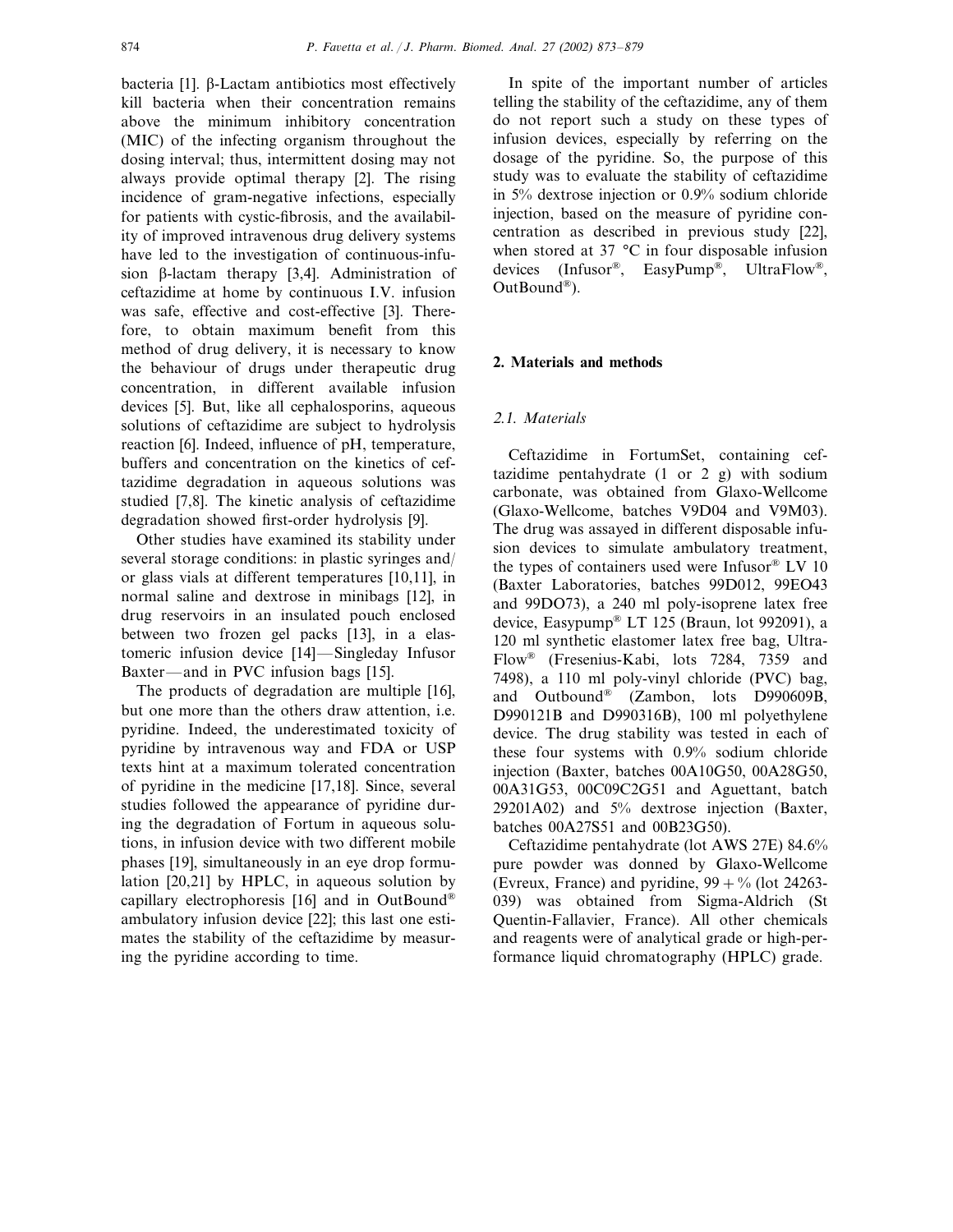# <sup>2</sup>.2. *Principles of different ambulatory infusion de*!*ices*

These infusion ambulatory systems work according to three different principles. Infusor and Easypump have an inflatable 'balloon' reservoir surrounded by a protective shell; the pressure created by the inflated balloon forces the medication through the tubing. In UltraFlow system, the pressure is exerted on the infusion bag by a reusable, spring-loaded, two-part cylindrical housing with spring. Outbound® system works by exerting pressure on an internal syringe plunger equipped with vacuum chamber.

# <sup>2</sup>.3. *Preparation of admixtures*

Solutions of ceftazidime injection were prepared under sterile conditions at a concentration of 40 mg/ml. That concentration reflects the recommended dosage of ceftazidime in commercial sources for stability and compatibility studies. More, working in concentration, and not in infused quantity like in cystic fibrosis therapy [3], simplified analytical handling and data analysis.

The stability of ceftazidime was determined at 37 °C in four brands of disposable infusion devices. A pooled solution of ceftazidime was prepared by dissolving Fortum® in the infusion fluids. The manufacturers' directions were used to fill drug administration devices with the following volumes, Infusor LV 10, 240 ml; EasyPump, 120 ml; UltraFlow, 82.5 ml with 0.9% sodium chloride solution and 70 ml with 5% dextrose solution; OutBound, 100 ml.

Three of each device, each being a different lot, excepted for Braun system, were used to test concentration–time evolutions of pyridine and ceftazidime. Devices were stored in the dark in a steamer at 37 °C. Every 2 days, one type of device filled with one type of injection solution was studied. Every hour, samples were taken in a collecting glass tube placed at the end of device capillary outlet. This volume was diluted 1:160 with mobile phase to about  $250 \mu g/ml$  of ceftazidime. The simultaneous measure of ceftazidime and pyridine was made alternately in each of the three shares. Triplicate injections were done onto HPLC.

# <sup>2</sup>.4. *Analysis by high*-*performance liquid chromatography*

The HPLC assay used was the same method as Favetta et al. [22]. The instrumentation included a Kromasil  $C_{18}$  reversed phase column (Interchim, Montluçon, France), an isocratic pump model LC-10AD (Shimadzu, Touzart et Matignon, France), an ultraviolet detector model SPD-10Avp (Shimadzu) set at 257 nm, a Rheodyne manual valve model 7125 (Cotati, USA) with 20 ul loop and a recording integrator model C-R6A Chromatopac (Shimadzu). The mobile phase consisted of acetonitrile–ammonium acetate (25 mM) (10:90,  $v/v$ ) adjusted to pH $*$  5 with concentrated acetic acid. The flow rate was 0.8 ml/min and retention times were about 3.5 and 4.4 min for ceftazidime and pyridine, respectively.

Ceftazidime and pyridine concentrations were determined by comparing peak areas with standard curves. Standard curves were determined daily by using ten standard solutions. Five with ceftazidime concentrations ranging from 25 to 250  $\mu$ g/ml and five with pyridine concentrations ranging from 0.1 to 50  $\mu$ g/ml. The correlation coefficients for the standard curves were all greater than 0.999.

Equations for the calibration curves were; for Ceftazidime,  $Y(\text{area}) = 36 119 + 1998X (\mu\text{g/ml}) +$  $187\,170 + 15\,875$ ;  $R^2 = 0.9992$  (95% confidence limit) and for pyridine, *Y* (area) =  $2249 + 489X$  $(\mu g/ml) + 2999 + 142$ ;  $R^2 = 0.9999$  (95% confidence limit).

The intraday coefficients of variation were less than 1.12%  $(n=9)$ , and the interday coefficients of variation were less than  $1.8\%$  ( $n=9$ ), for ceftazidime. The intraday coefficients of variation were less than  $3.16\%$  ( $n=9$ ), and the interday coefficients of variation were less than  $4.37\%$  (*n* = 9), for pyridine.

The limits of quantitation were 2 ng for both compounds and the limits of detection were 50 and 20 pg for ceftazidime and pyridine, respectively. The first term was defined as the lowest level assayed with an R.S.D. of 10% and the second was based on signal-to-noise ratio of 3:1.

Mean recovery was estimated at  $103.6 + 1.9%$ for ceftazidime in the range of  $2-250 \mu g/ml$  and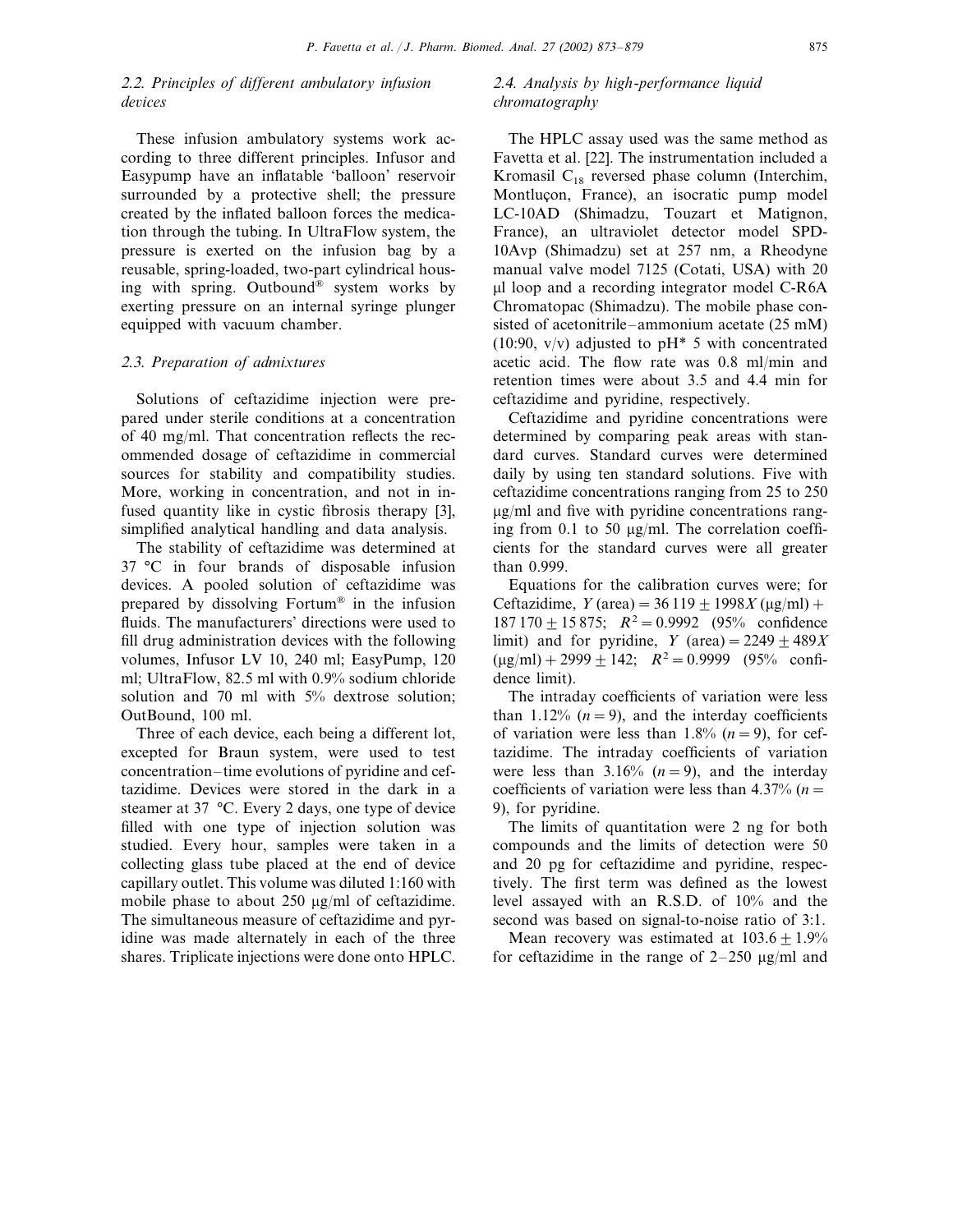$100.5 \pm 2.9\%$  for pyridine in the range 0.1 and 50 ug/ml. Homogeneity of S.D. was proved with the Cochran statistical test.

To establish the stability-indicating nature of the assay method, ceftazidime was undergone forced neutral, acidic and basic hydrolysis. Three water solutions of ceftazidime 100  $\mu$ g/ml were made, one was adjusted at pH 1 with concentrated hydrochloride acid, the second at pH 12 with concentrated sodium hydroxide, the last one was used as a standard. Solutions were incubated at 80 °C for 1 h.

# <sup>2</sup>.5. *Statistical analysis*

Linear regression of pyridine formation versus time was used. Comparison of different ambulatory pumps was based on median value of pyridine concentration. General Linear Model-analysis of variance (ANOVA), Student's *t*-paired test and One way-ANOM analysis led statistical intra- and inter-device comparison study. A *P*-value  $\langle 0.05 \rangle$  was considered statistically significant.

# **3. Results and discussion**

# 3.1. *Chromatography*

In the accelerated degradation studies, the ceftazidime and pyridine peaks were well resolved from any observed degradation products. The other degradation product peak did not interfere with drug quantification. The purity of chromatographic peaks, ceftazidime and pyridine, was confirmed by liquid chromatograph HP 1100 Series (Agilent Technologies, Palo Alto, USA) equipped with diode array detector. Both peaks showed a purity index superior at the limit chosen by the software HPchem®. No other compounds were co-eluted with two peaks of interest.

# 3.2. *Stability study*

Estimation of ceftazidime stability by monitoring pyridine was a choice based on several studies previously reported. Indeed, ceftazidime showed a

concentration-dependent first-order rate constants for its hydrolysis in advanced works on chemical stability of the molecule [7–9]. Besides, the pyridine concentration according to time was additional in that of ceftazidime like shown by other studies [16,20–22]. According to these different results, it would seem so that monitoring of pyridine can be a sure label of ceftazidime stability in portable infusion device or all containers. The only critical parameter was the behaviour of pyridine with wall of filled containers. The sorption phenomenon was weak and will be developed in other work [23].

Drug stability was considered clinically acceptable if 90% or more of the original concentration remained. Here, the stability was also estimated by pyridine concentration. At the initial time, concentration of pyridine should not be higher than  $0.016\%$  (w/v) in infusion solutions, corresponding to  $0.4\%$  w/w allowed by USP [17] in dry mixture. The stability was calculated when percentage of pyridine was equal to 0.052% weight (g) by volume unity, or 520  $\mu$ g/ml in infusion, corresponding to a 10% reduction in the initial ceftazidime concentration, in the same solutions. This method was based on two previous studies [15,16].

The stability results are summarised in Table 1 and appearance of pyridine versus time was noted in Table 2.

Behaviour of different lots of device was statistically identical for the same type of solution. Nevertheless, formation of pyridine was statistically different in 0.9% sodium chloride solution and 5% dextrose solution. These calculations were shown by a multivariate ANOVA called Linear General Model at 12 h. This value was defined by the pyridine concentration median. So, the stability of Fortum®, in each device, was in accordance with the infusion solution kind, as described previously [12]. The ceftazidime was more stable in sodium chloride solution, excepted for OutBound where it was statistically identical after 12 h at 37 °C.

A inter-batch variability was exhibited in Baxter Infusor and Fresenius Ultraflow with 0.9% NaCl solution. Braun Easypump and Zambon Outbound did not show variability. For Braun,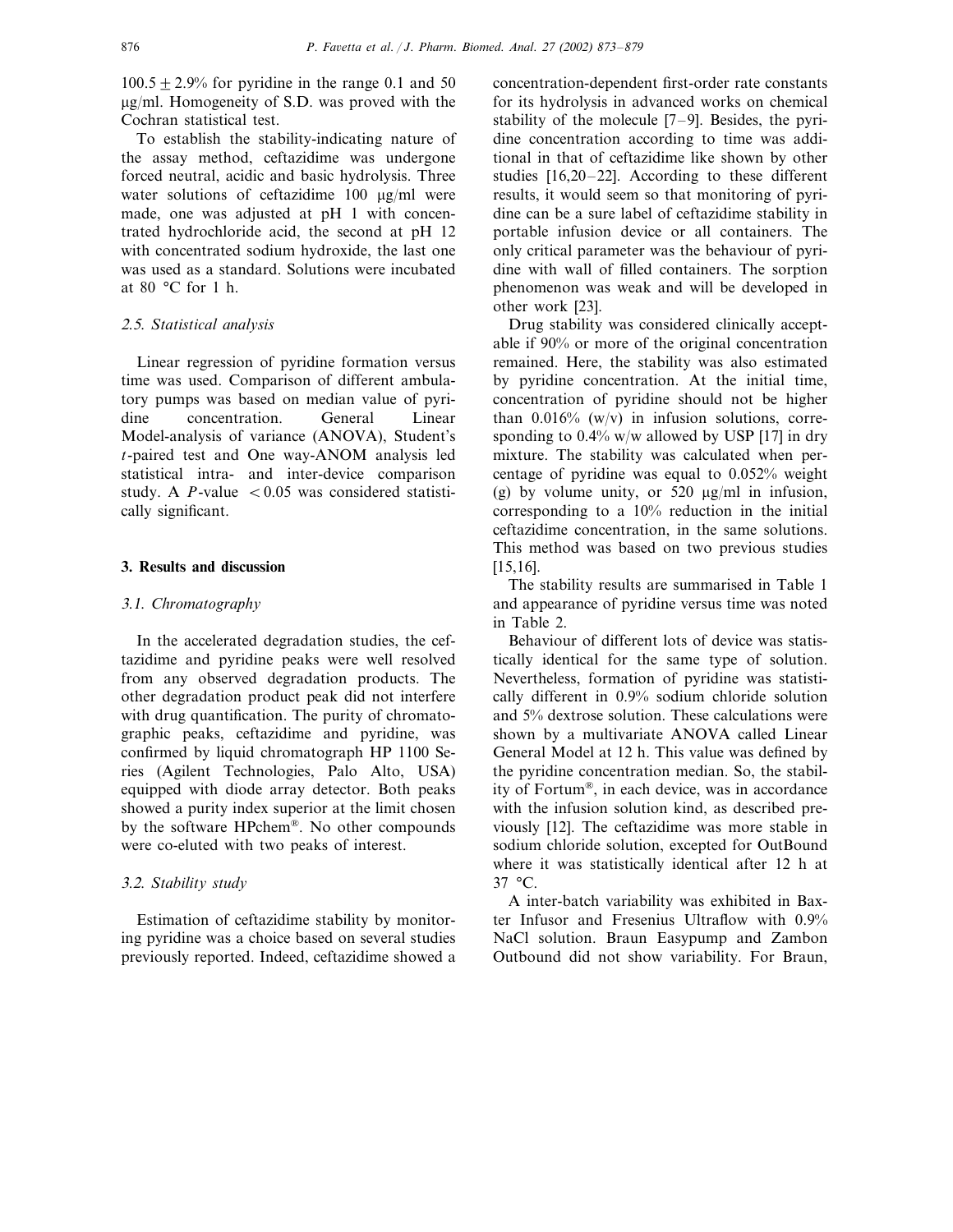availability of a single lot explained this fact. The Zambon's supplies exhibited, in 0.9% NaCl as well as 5% Dextrose, weak S.D. values. The ceftazidime stability was lot-independent for this device, in NaCl and dextrose injections.

In 5% dextrose, a inter-lot variability was found in Fresenius OutBound. Therefore, the statistical study, by one-way ANOM analysis, showed that the stability in D5% was significantly greater than other ones.

In 0.9% sodium chloride injection, there was not significant differences of the stability between manufacturers. Easypump showed the better behaviour, but the conclusion was careful. Indeed, only one lot was studied.

Attention could be given on infused pyridine quantity in virtual patient after 24 h therapy, when the 40 mg/ml concentration was used. A previous study reported that quantity of pyridine was equal at 50 mg in 100-ml pump after 14 days of storage at 4 °C [19], with an initial ceftazidime concentration of 60 mg/ml. All premature conclusion should be avoided for the numbers shown in

Tables 1 and 2. The reason was the following, study was led in ceftazidime concentration. So, the device possessing the greater volume will infuse the greater mass of pyridine. In accordance with that all device had an identical degradation kinetic. Nevertheless, these pyridine levels, by its toxicity, were certainly clinical sound.

# **4. Conclusion**

The method described in this study allows to quantify ceftazidime and pyridine simultaneously in single run. It was fast, simple and sensitive. Although estimation of a compound stability by monitoring this degradation compound was seldom, this method appeared, in the case of Fortum, like a good alternative, as reported by several authors.

Fresenius device showed an injection independent ceftazidime stability and exhibited weaker pyridine concentration in D5% after 12 h of infusion. The four systems did not have statistically

Table 1 Appearance of pyridine in  $\mu$ g/ml in four portable infusion devices filled with 40 mg/ml ceftazidime injection

| Device                 | Injection                 | Initial<br>concentration<br>of pyridine<br>$(\mu$ g/ml) |                | Concentration of pyridine in $\mu$ g/ml |                               |                               |                   |                  |
|------------------------|---------------------------|---------------------------------------------------------|----------------|-----------------------------------------|-------------------------------|-------------------------------|-------------------|------------------|
|                        |                           |                                                         | 4 h            | 8 h                                     | 12 <sub>h</sub>               | 16 <sub>h</sub>               | 20h               | 24 h             |
| Baxter                 | $0.9\%$ NaCl              | $1.8 + 0.7$                                             | $119.4 + 6.0$  | $268.8 + 14.3$ $418.2 + 9.9$            |                               | $567.6 + 34.9$                | $717.0 + 4.8$     | $883.5 + 17.8*$  |
| Infusor <sup>®</sup>   | Dextrose $5\%$ 18.6 + 2.9 |                                                         | $199.3 + 13.9$ | $412.7 + 58.6$ 626.1 + 6.5              |                               | $839.6 + 80.9$                | $1052.9 \pm 50.9$ | $1266.4 + 69.7$  |
| Braun                  | $0.9\%$ NaCl              | $16.1 + 1.7$                                            | $104.1 + 4.8$  | $256.7 + 23.9$                          | $409.3 + 12.4$ $561.8 + 46.1$ |                               | $714.4 + 235.2$   | $866.9 + 2.8$    |
| $Easypump^{\circledR}$ | Dextrose $5\%$ 86.7 + 1.0 |                                                         | $225.5 + 2.5$  | $378.0 + 1.7$                           |                               | $530.6 + 10.4$ $683.2 + 10.5$ | $835.7 + 12.1$    | $988.3 + 5.2$    |
| Fresenius              | $0.9\%$ NaCl              | $9.2 + 1.4$                                             | $166.0 + 12.9$ | $352.9 + 26.4$                          | $539.8 + 89.1$ $726.6 + 23.7$ |                               | $913.5 + 17.2$    | $1100.4 + 162.9$ |
| Ultraflow <sup>®</sup> | Dextrose $5\%$ 90.7 + 0.7 |                                                         | $255.0 + 2.1$  | $390.5 + 5.7$                           | $525.9 + 14.6$ 661.4 + 21.6   |                               | $796.8 + 7.3$     | $932.3 + 6.2$    |
| Zambon                 | $0.9\%$ NaCl              | $8.6 + 3.3$                                             | $133.1 + 5.8$  | $289.5 + 2.4$                           | $445.8 + 5.3$                 | $602.2 + 1.9$                 | $758.5 + 0.85$    | $914.9 + 4.7$    |
| Outbound <sup>®</sup>  | Dextrose $5\%$ 19.4 + 5.7 |                                                         | $279.3 + 3.5$  | $512.4 + 13.0$                          |                               | $745.6 + 14.9$ $978.7 + 11.4$ | $1211.9 + 146.4$  | $1445.1 + 71.4$  |

Values are mean  $\pm$  S.D. of triplicate determination for three samples, excepted two samples for  $*$ , because one Baxter Infusor has infused solution in time less than 24 h.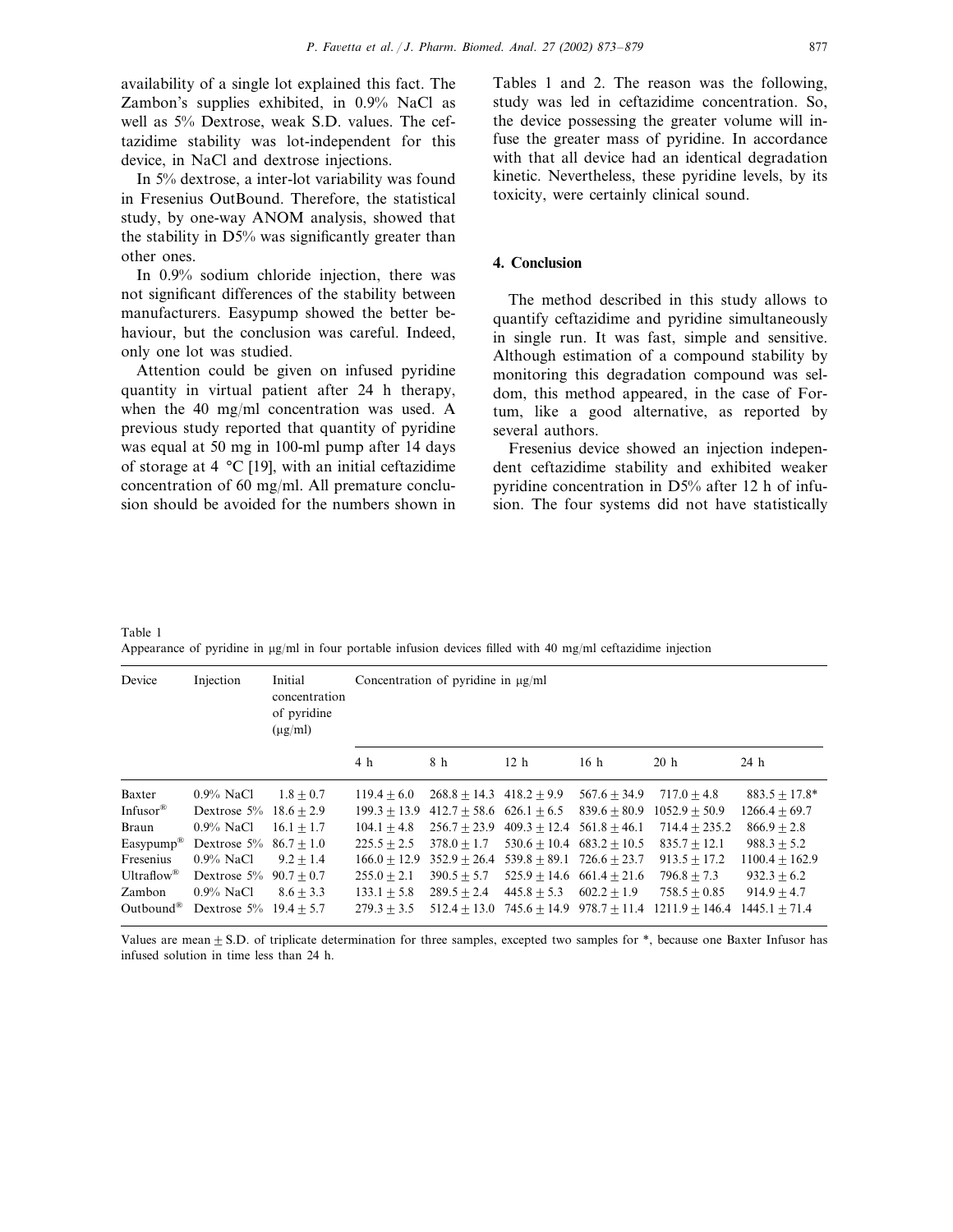| Table 2       |           |                            |                      |                                                                                            |                            |                                                                                                            | Calculation of inter-batch variability, stability of Fortum and quantity of pyridine infused in different infusion devices |                                      |                                          |
|---------------|-----------|----------------------------|----------------------|--------------------------------------------------------------------------------------------|----------------------------|------------------------------------------------------------------------------------------------------------|----------------------------------------------------------------------------------------------------------------------------|--------------------------------------|------------------------------------------|
| Brand         | Injection | <b>Batch</b>               | Pyridine,<br>$t=0$ h | Pyridine,<br>$= 12 h$                                                                      | Inter-batch<br>variability | Pyridine,<br>$t = 24 h$                                                                                    | Stability (h)                                                                                                              | Initial mass of<br>ceftazidime (g)   | infused in 12 h (mg)<br>Mass of pyridine |
| <b>Baxter</b> | NaCl      | Batch                      | 0.0235               | 6.137                                                                                      | Yes                        | 13.012                                                                                                     | $\frac{4}{4}$                                                                                                              | 9.6                                  | $251 \pm 16$                             |
|               |           | $\sim$<br><b>Batch</b>     |                      | 5.454                                                                                      |                            | 11.105                                                                                                     | 16.3                                                                                                                       |                                      |                                          |
|               |           | $\sim$<br><b>Batch</b>     |                      | 4.611                                                                                      |                            | 9.420                                                                                                      | $\frac{18.9}{10.7}$                                                                                                        | s s s s                              |                                          |
|               | Δ5        | <b>Batch</b>               | 0.235                | 8.154<br>5.775<br>5.015                                                                    | $\frac{1}{2}$              | 16.628                                                                                                     |                                                                                                                            |                                      | $392 \pm 16$                             |
|               |           | $\sim$<br>Batch            |                      |                                                                                            |                            |                                                                                                            |                                                                                                                            | 9.6                                  |                                          |
|               |           | $\sim$<br>Batch            |                      |                                                                                            |                            |                                                                                                            |                                                                                                                            |                                      |                                          |
| Braun         | NaCl      | Batch                      | 0.202                |                                                                                            | $\frac{1}{2}$              | 13.540<br>10.818                                                                                           | $\frac{10.2}{12.7}$<br>$\frac{12.7}{18.2}$                                                                                 | $4.\overline{8}$<br>$4.\overline{8}$ | $114 \pm 15$                             |
|               |           | $\sim$<br>Batch            |                      |                                                                                            |                            | 9.657                                                                                                      |                                                                                                                            |                                      |                                          |
|               |           | <b>Batch</b>               |                      | 4.800<br>5.552                                                                             |                            |                                                                                                            |                                                                                                                            | 4.8                                  |                                          |
|               | Δ5        | Batch                      | 1.097                | 6.163                                                                                      | $\mathsf{S}^{\mathsf{o}}$  | $\begin{array}{l} 12.332 \\ 11.707 \\ 13.49 \\ 12.532 \\ 11.560 \\ 14.115 \\ 16.535 \\ 13.254 \end{array}$ | $16.9$<br>$16.0$<br>$14.3$<br>$18.4$                                                                                       | 4.8                                  | $168\pm13$                               |
|               |           | Batch                      |                      |                                                                                            |                            |                                                                                                            |                                                                                                                            | 4.8                                  |                                          |
|               |           | Batch                      |                      |                                                                                            |                            |                                                                                                            |                                                                                                                            | 4.8                                  |                                          |
| Fresenius     | NaCl      | <b>Batch</b>               | 0.116                |                                                                                            | Yes                        |                                                                                                            |                                                                                                                            | 3.3                                  | $86 \pm 14$                              |
|               |           | Batch                      |                      | $\begin{array}{l} 7.015 \\ 7.035 \\ 5.615 \\ 6.921 \\ 8.010 \\ 7.521 \\ 6.760 \end{array}$ |                            |                                                                                                            |                                                                                                                            | 3.3                                  |                                          |
|               |           | Batch                      |                      |                                                                                            |                            |                                                                                                            |                                                                                                                            | 3.3                                  |                                          |
|               | Δ5        | Batch                      | 1.146                |                                                                                            | Yes                        |                                                                                                            |                                                                                                                            | 2.8                                  | $97\pm15$                                |
|               |           | $\sim$<br><b>Batch</b>     |                      |                                                                                            |                            | 12.182<br>9.708                                                                                            | $111108$<br>$11108$                                                                                                        | 2.8                                  |                                          |
|               |           | $\sim$<br>Batch            |                      | 5.639                                                                                      |                            |                                                                                                            |                                                                                                                            | 2.8                                  |                                          |
| Zambon        | NaCl      | <b>Batch</b>               | 0.109                | 5.663<br>6.122                                                                             | $\mathsf{S}^{\mathsf{o}}$  | 11.668                                                                                                     | 15.4                                                                                                                       | ᆉ                                    | ${}^{\circ}$<br>$112 \pm 1$              |
|               |           | $\sim$<br><b>Batch</b>     |                      |                                                                                            |                            | 12.3263                                                                                                    | 14.4                                                                                                                       | ᆉ                                    |                                          |
|               |           | $\epsilon$<br><b>Batch</b> |                      | 5.122<br>9.475                                                                             |                            | 10.8505                                                                                                    | 16.7                                                                                                                       |                                      |                                          |
|               | Δ5        | <b>Batch</b>               | 0.245                |                                                                                            | $\mathsf{S}^{\mathsf{o}}$  | 18.240                                                                                                     | $8.8\,$                                                                                                                    |                                      | $197\pm9$                                |
|               |           | $\sim$<br>Batch            |                      | 9.632                                                                                      |                            | 18.319                                                                                                     | 8.6                                                                                                                        |                                      |                                          |
|               |           | Batch                      |                      | 9.161                                                                                      |                            | 18.279                                                                                                     | 9.4                                                                                                                        |                                      |                                          |

Values of pyridine concentration are expressed in mM. Values of pyridine concentration are expressed in mM.